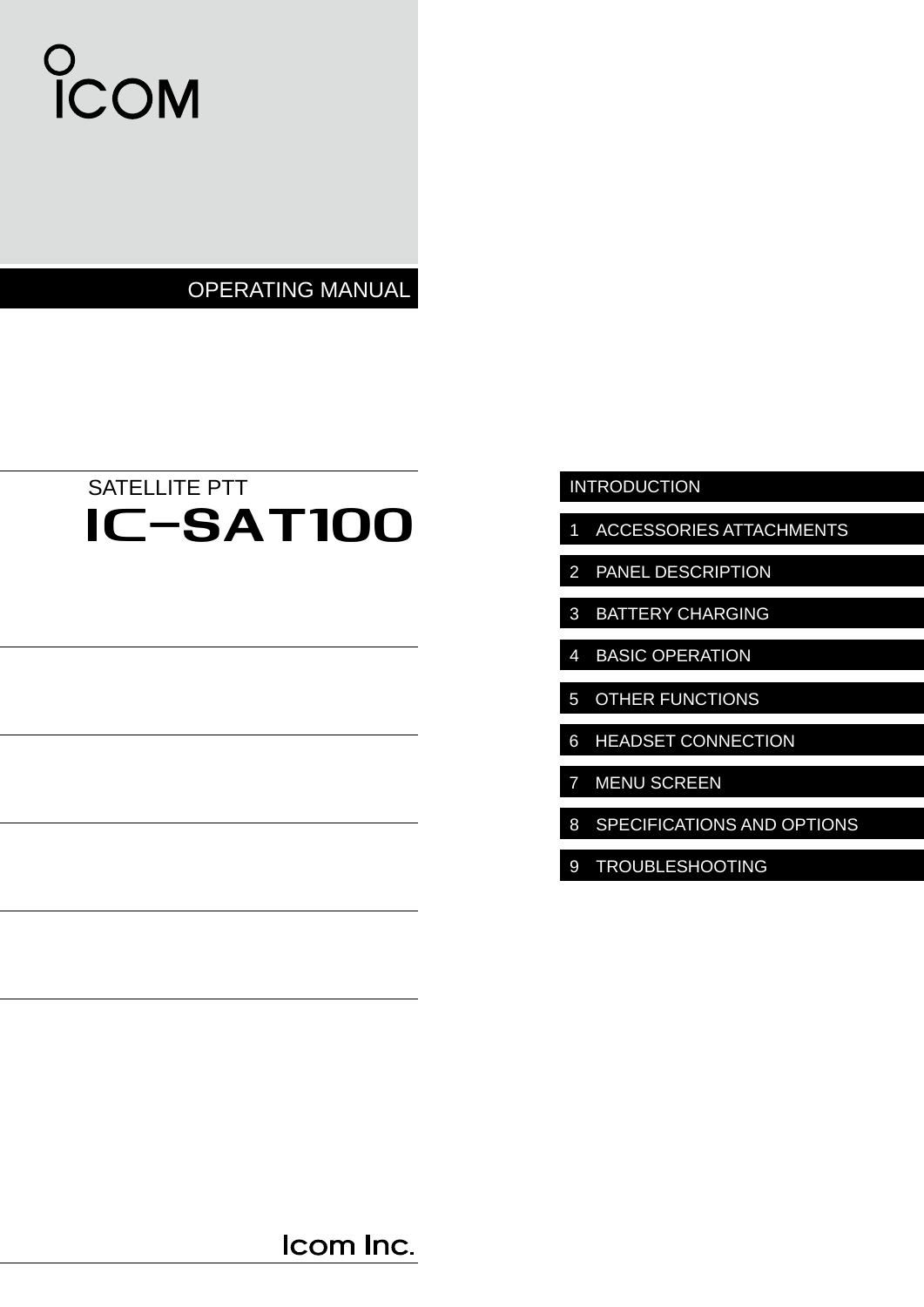### **INTRODUCTION**

Thank you for choosing this Icom product.

This product is designed and built with Icom's state of the art technology and craftsmanship. With proper care, this product should provide you with years of trouble-free operation.

### **Important**

**READ ALL INSTRUCTIONS** carefully before using the transceiver.

This **OPERATING MANUAL** contains advanced features and operating instructions for the IC-SAT100.

**READ** also the **BASIC MANUAL** that is supplied with the transceiver.

**KEEP THE MANUALS**, because it contains important operating information that may be useful in the future.

### **Table of contents**

| 1 |                                     |  |
|---|-------------------------------------|--|
|   |                                     |  |
| 2 |                                     |  |
|   |                                     |  |
| 3 |                                     |  |
|   |                                     |  |
| 4 |                                     |  |
|   |                                     |  |
| 5 |                                     |  |
|   |                                     |  |
|   | ■ Using the Emergency mode 8        |  |
|   |                                     |  |
|   |                                     |  |
|   | Using the Last Call Play function 9 |  |

| 6 |                               |  |
|---|-------------------------------|--|
| 7 |                               |  |
| 8 | SPECIFICATIONS AND OPTIONS 15 |  |
| 9 |                               |  |

Icom, Icom Inc. and the Icom logo are registered trademarks of Icom Incorporated (Japan) in Japan, the United States, the United Kingdom, Germany, France, Spain, Russia, Australia, New Zealand and/or other countries.

The Bluetooth® word mark and logos are registered trademarks owned by Bluetooth SIG, Inc. and any use of such marks by Icom Inc. is under license.

Other trademarks and trade names are those of their respective owners.

3M, PELTOR, and WS are trademarks of 3M Company.

AquaQuake™ is a trademark of Icom Incorporated.

Iridium, and the Iridium logo are registered trademarks of Iridium Satellite LLC and its affiliates.

All other products or brands are registered trademarks or trademarks of their respective holders.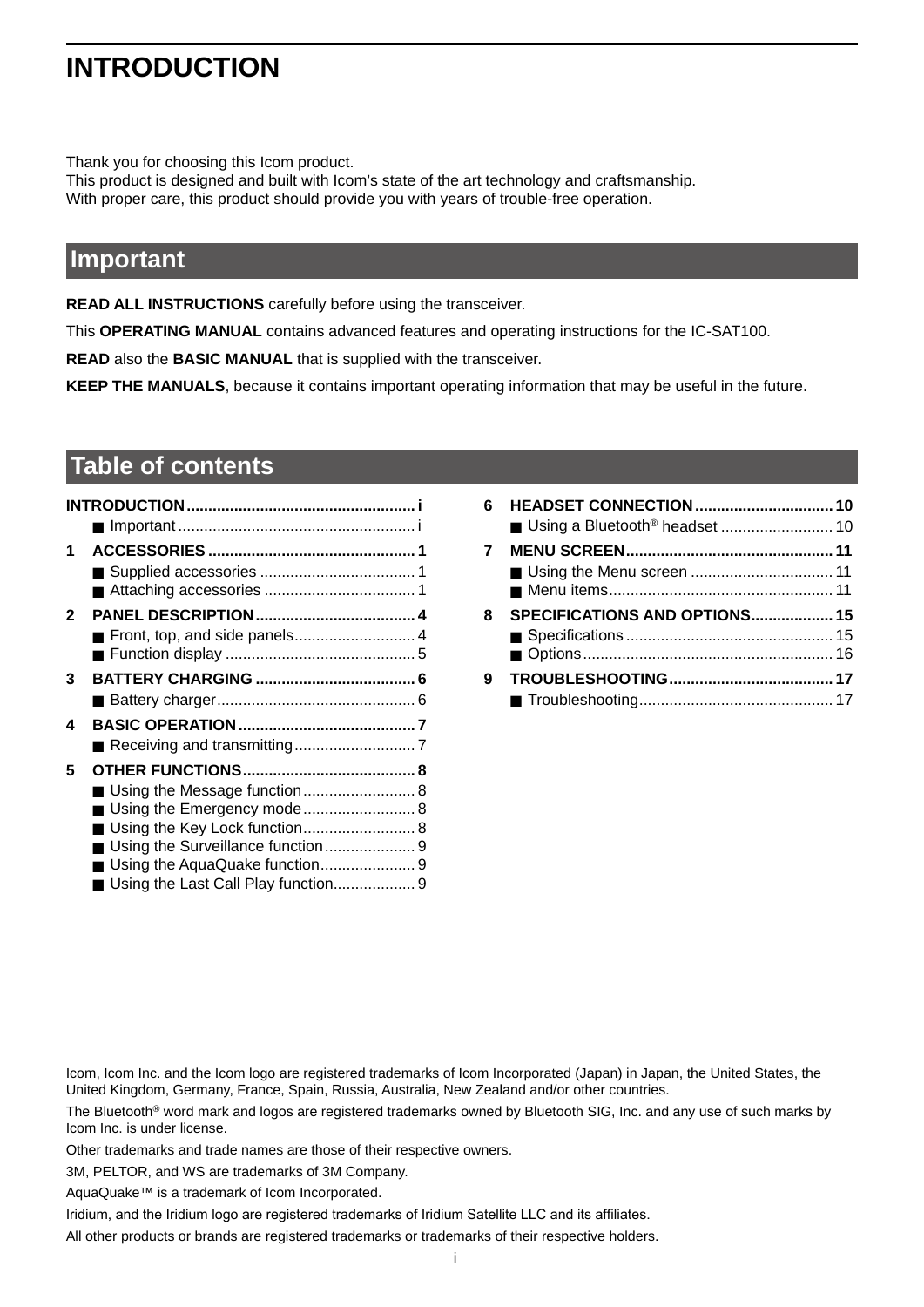## <span id="page-2-0"></span>**1 ACCESSORIES**

### **Supplied accessories**



\* May not be supplied, or the shape may be different, depending on the transceiver version.

### **Attaching accessories**

### **♦ Antenna**

Connect the supplied antenna to the antenna connector.

### **CAUTION:**

- **DO NOT** carry the transceiver by holding only the antenna.
- **DO NOT** connect an antenna other than the supplied antenna, or those listed in this manual.
- **DO NOT** transmit without an antenna.

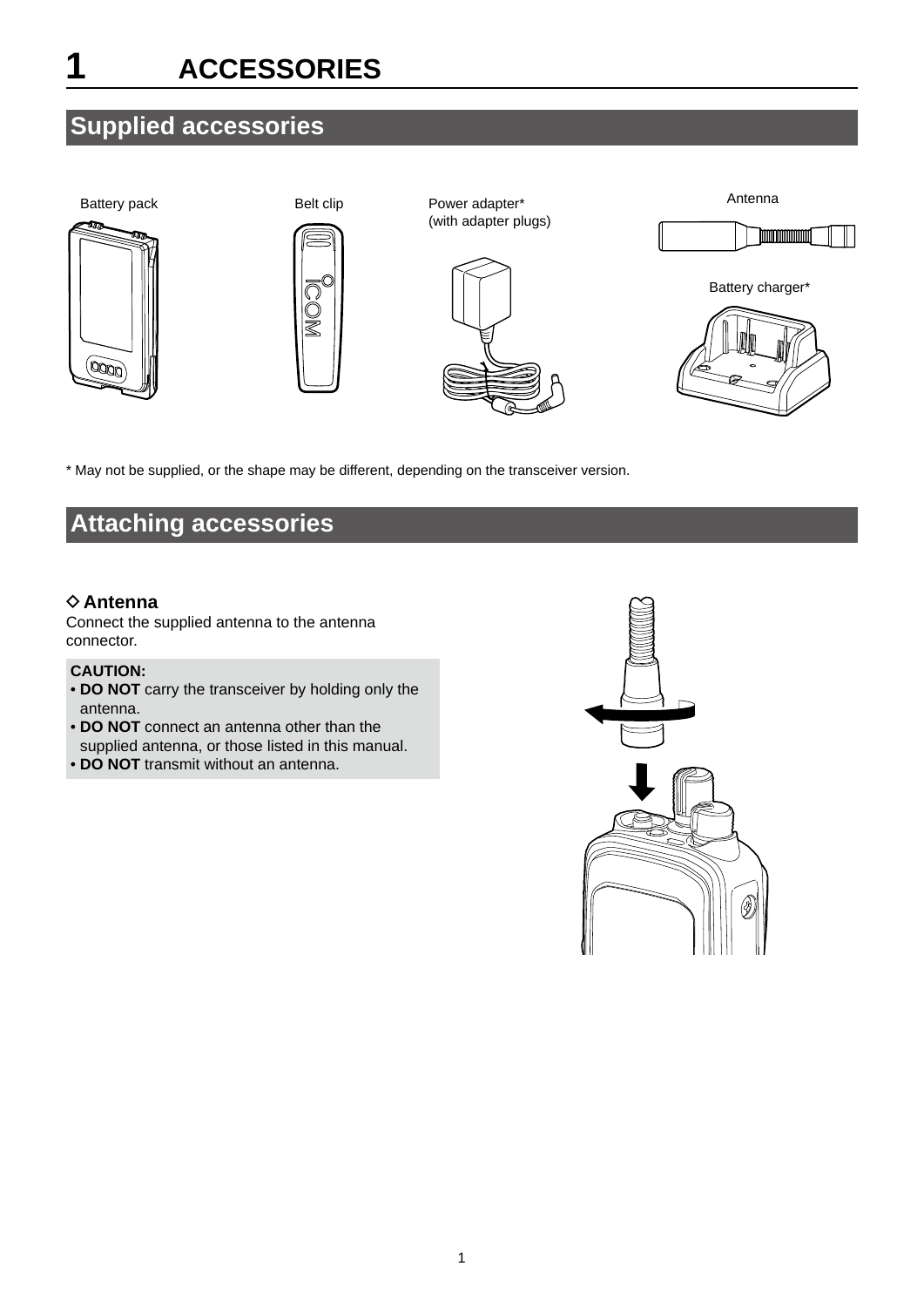#### **ACCESSORIES** 1

### Attaching accessories

### $\diamond$  Battery pack/Battery case

**CAUTION: DO NOT** attach or detach the battery pack or the battery case when the transceiver is wet or soiled. This may result in water or dust getting into the transceiver, battery pack, or battery case and may damage them.

**NOTE:** Keep the battery pack terminals clean. It's a good idea to occasionally clean them.

#### **To attach:**

- 1. Slide the battery pack in the direction of the arrow.  $\left( \bullet \right)$
- 2. Hook the latch until it makes a 'click' sound.  $\left( \bullet \right)$





 $\bullet$  Unhook the latch  $(\bullet)$ , and then lift up the battery pack.  $\left( \circledast \right)$ 

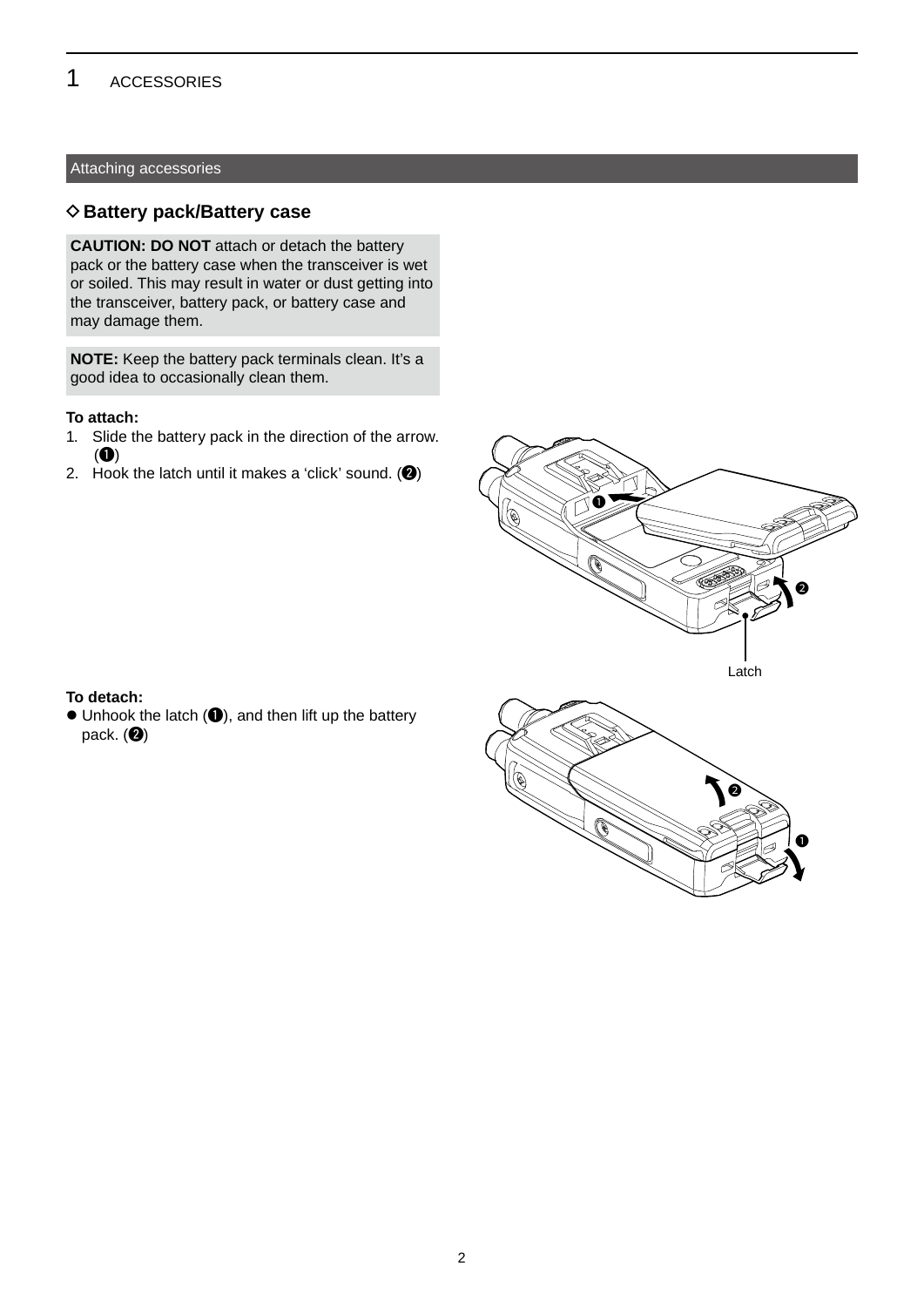#### **ACCESSORIES** 1

### Attaching accessories

### $♦$  **Belt clip**

### **To attach:**

- 1. Detach the battery pack.
- 2. Slide the belt clip in the direction of the arrow until the belt clip is locked and makes a 'click' sound.
- 3. Attach the battery pack.



### **To detach:**

- 1. Detach the battery pack.
- 2. Lift the tab up  $(①)$ , and slide the belt clip in the direction of the arrow  $(②)$ .
- 3. Attach the battery pack.

**BE CAREFUL!** Do not break your fingernail.

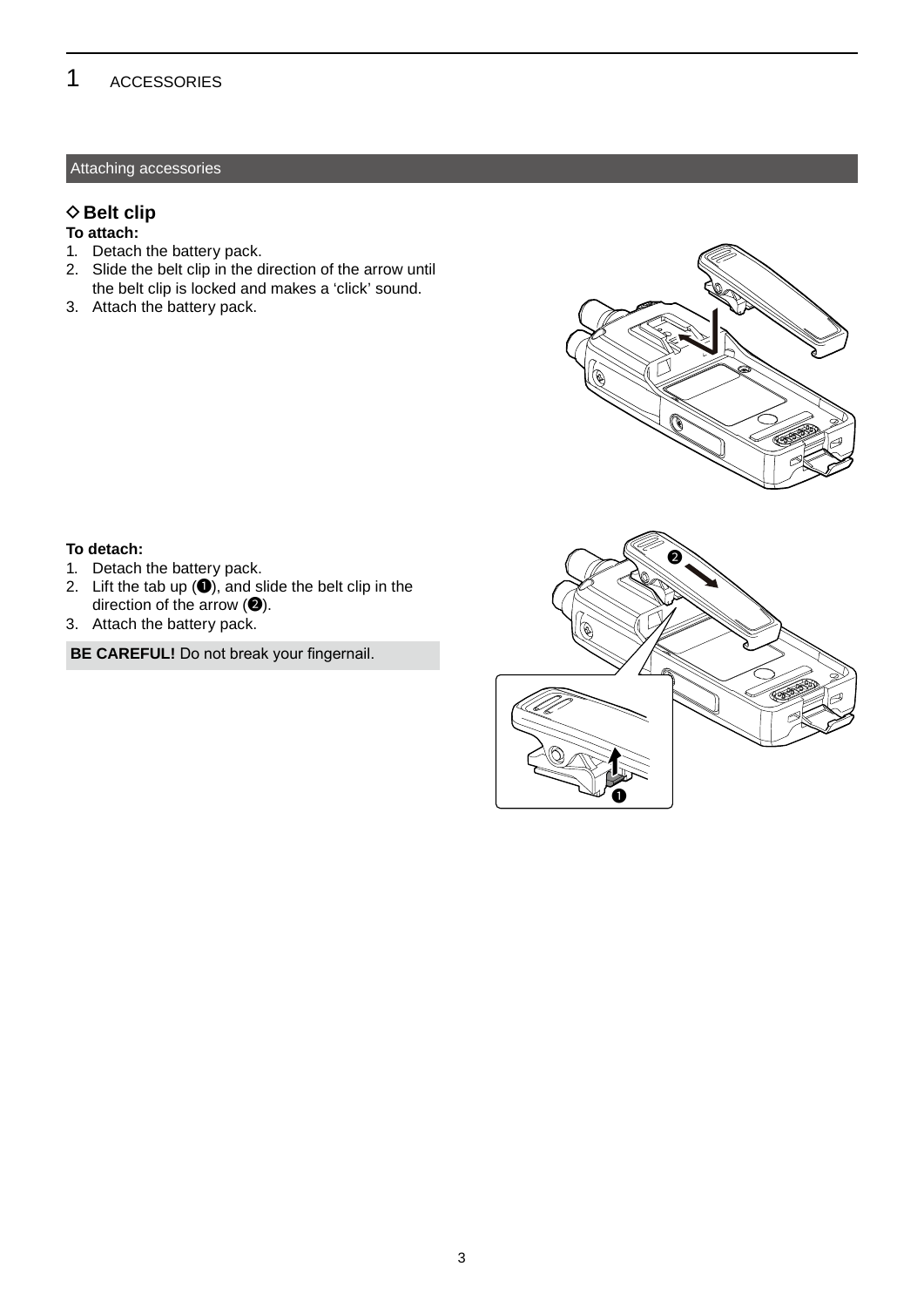### <span id="page-5-0"></span>**Front, top, and side panels**



### **1 EMERGENCY KEY [EMER]**

Hold down to transmit an Emergency call. (p. 8)

### 2 **PTT SWITCH [PTT]**

Hold down to transmit, release to receive. (p. 7)

### 3 **P1/P2 KEYS [P1]/[P2]**

Push to use the function assigned in the "Key Setup" menu\*. (p. 13) \*[OK] > Functions > **Key Setup**

### **4 MENU/OK KEY [OK]**

- $\bullet$  Push to enter the Menu screen.
- $\bullet$  Push to select an item in the Menu screen.

### **6 BACK/HOME KEY [BACK]**

- Push to return to the previous Menu screen.
- $\bullet$  Hold down to exit the Menu screen.

### 6 **DIRECTIONAL KEY [UP]/[DOWN]/[LEFT]/[RIGHT]**

- Push to select a menu item, setting, and so on.
- Push [UP]/[DOWN] to display the Talkgroup list in the Main screen.

#### **<sup>** $\odot$ **</sup> MULTI-CONNECTOR**

Connects to an optional headset.

### 8 **STATUS INDICATOR**

- Lights green while receiving.
- Blinks green while the "OPEN" status.
- Lights red while transmitting.
- $\bullet$  Blinks orange while registering, or no satellites are found.

### 9 **VOLUME/POWER SWITCH [VOL]**

- Rotate to turn the transceiver ON or OFF. (p. 7)
- Rotate to adjust the audio output level.

#### 10 **TALKGROUP SELECTOR**

• Rotate to select a Talkgroup. (p. 7)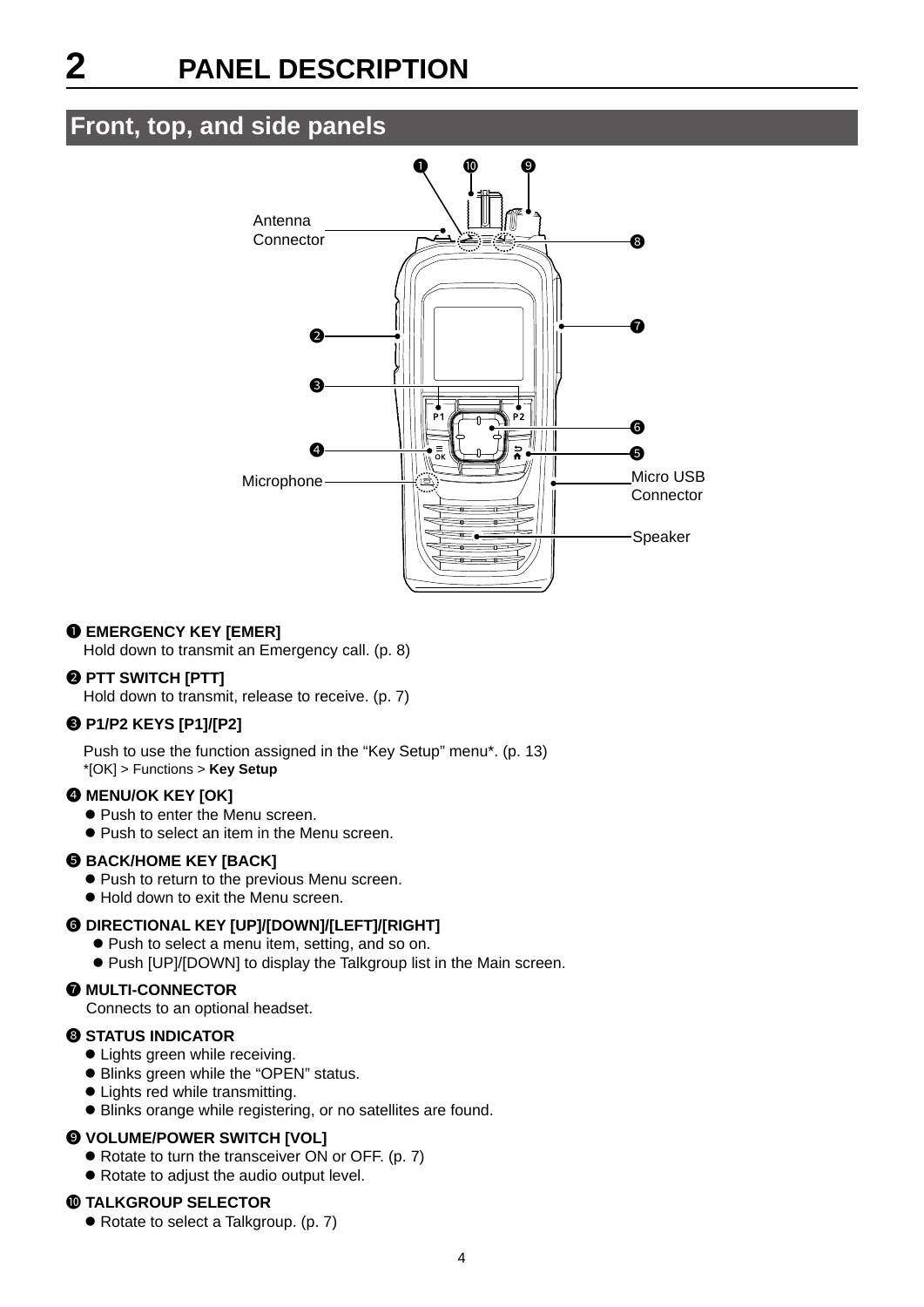### <span id="page-6-0"></span>**Function display**



L The display is shown in English as an example. Select other languages on the Menu screen, if necessary. ([OK] > Display > **Language**)

### **◇ Icon Area**

#### **Indicators**

### **<sup>0</sup> SIGNAL STRENGTH**

Displays the relative receive signal strength level.

### **@ CLOCK**

Displays the current time.

### **8 BATTERY**

Displayed or blinks to indicate the battery status.

| m | ∈ш |                   |                   |
|---|----|-------------------|-------------------|
|   |    | Full Mid Charging | Battery exhausted |
|   |    | required          |                   |

### **Icons**

The following icons are displayed in the Icon Area.

### **LOCK**

Displayed when the Lock function is ON. (p. 8)

#### **SURVEILLANCE**

Displayed when the Surveillance function is ON. (p. 9)

### **VIBRATION &**

Displayed when the Vibration function is ON. (p. 14)

### **Bluetooth®**

- " $*$ " is displayed when Bluetooth is activated. (p. 12)
- " $\mathbf{B}$ " is displayed when a Bluetooth device is connected. (p. 10)

### **MESSAGE** ⊠

- Displayed when a message have been received. (p. 8)
- Displayed if unread messages are still in the Message

### memory. **RECORD**

Displayed when the Record function is ON. (p. 11)

### $USB \Psi$

Displayed when a USB device is connected.

### $♦$  **Text Area**

Displays the status, preset transceiver name, and selected Talkgroup Name.

| <b>Status</b>    | <b>Description</b>                    |
|------------------|---------------------------------------|
| <b>IDLE</b>      | The selected Talkgroup is not active. |
| <b>OPEN</b>      | The selected Talkgroup is active but  |
|                  | no one is talking.                    |
|                  | REQUESTING Requesting a transmission. |
| <b>TALKING</b>   | Transmitting                          |
| <b>LISTENING</b> | Receiving                             |
| <b>SCANNING</b>  | Scanning a call                       |

### **♦ Key Display Area**

Displays the names of the function assigned to [P1] and [P2]. You can assign functions in the Menu screen. (p. 13)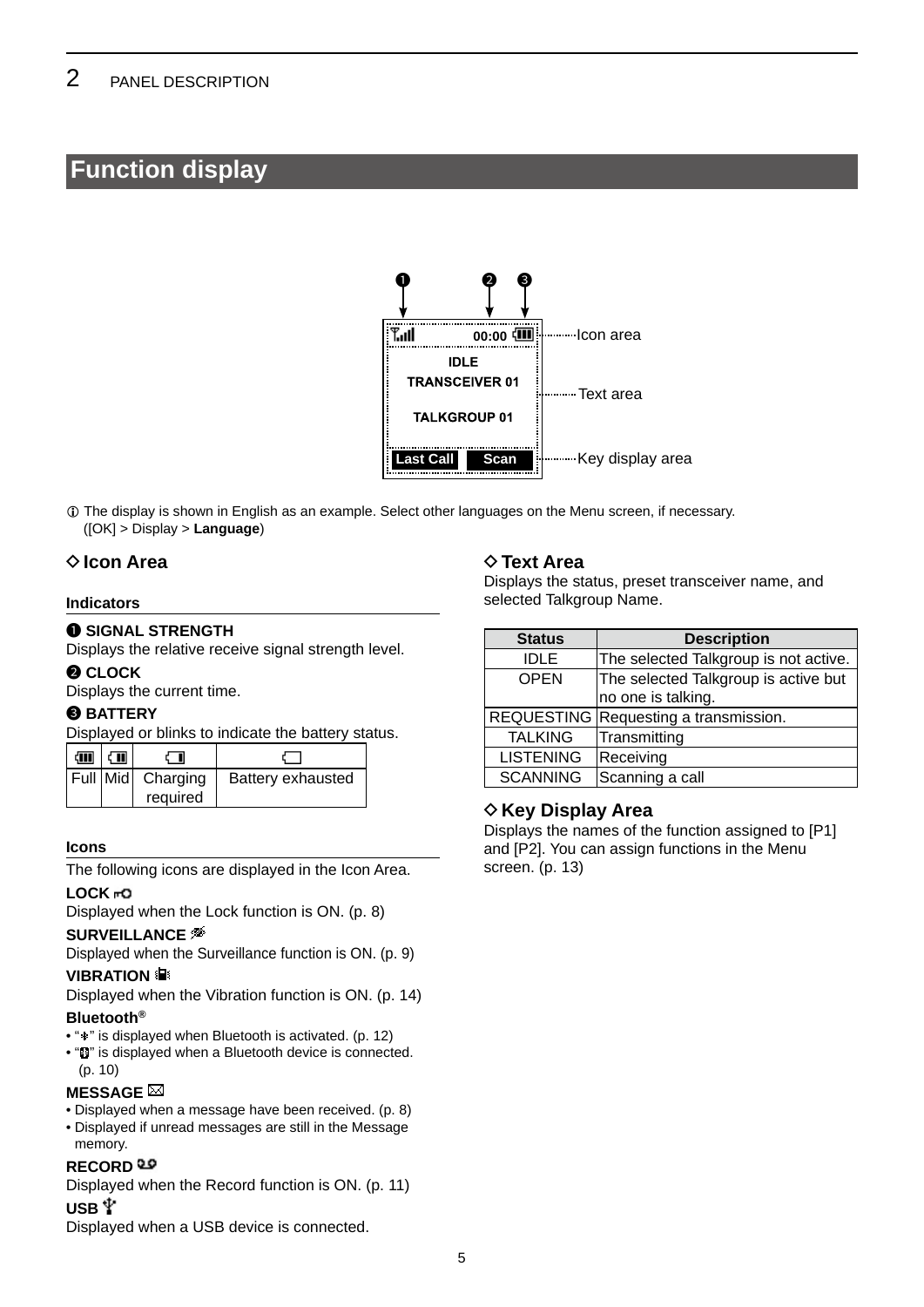### <span id="page-7-0"></span>**Battery charger**

**NOTE:** Before attaching or detaching a battery pack, BE SURE to turn OFF the transceiver by rotating [VOL] fully counter clockwise until it makes a "click" sound. Otherwise, a transceiver malfunction could occur.

### **♦ Supplied battery charger**

### **Charging time:**

Approximately 3.1 hours for the BP-300



### **Charging indicator**

| Lights orange: | Charging                            |
|----------------|-------------------------------------|
| Lights green:  | Charged                             |
| Blinks red:    | When a charging error has occurred. |

\* May not be supplied, or the shape may be different, depending on the transceiver version.

**NOTE:** If the charging indicator alternately blinks green and orange, remove the battery pack or the transceiver from the charger, then reinsert it. If the charging indicator still alternately blinks green and orange, ask your dealer for details.

### **♦ Extend Battery Life function**

The charger has the Extend Battery Life function switch on the bottom panel.

- OFF: The battery is fully charged. The operating time of the transceiver is maximum.
- ON: The battery is not fully charged to not shorten the battery life cycle.
	- L The battery life cycle is extended. But the operating time of the transceiver becomes shorter.

### **◇ Micro USB Connector**

You can also use the Micro USB Connector to charge instead of the supplied battery charger.

- $Q$  An USB cable that compatible with more than 2.0 A is required (User supplied).
- ① "【 子 is displayed while charging.
- L Charging time may longer than using a battery charger.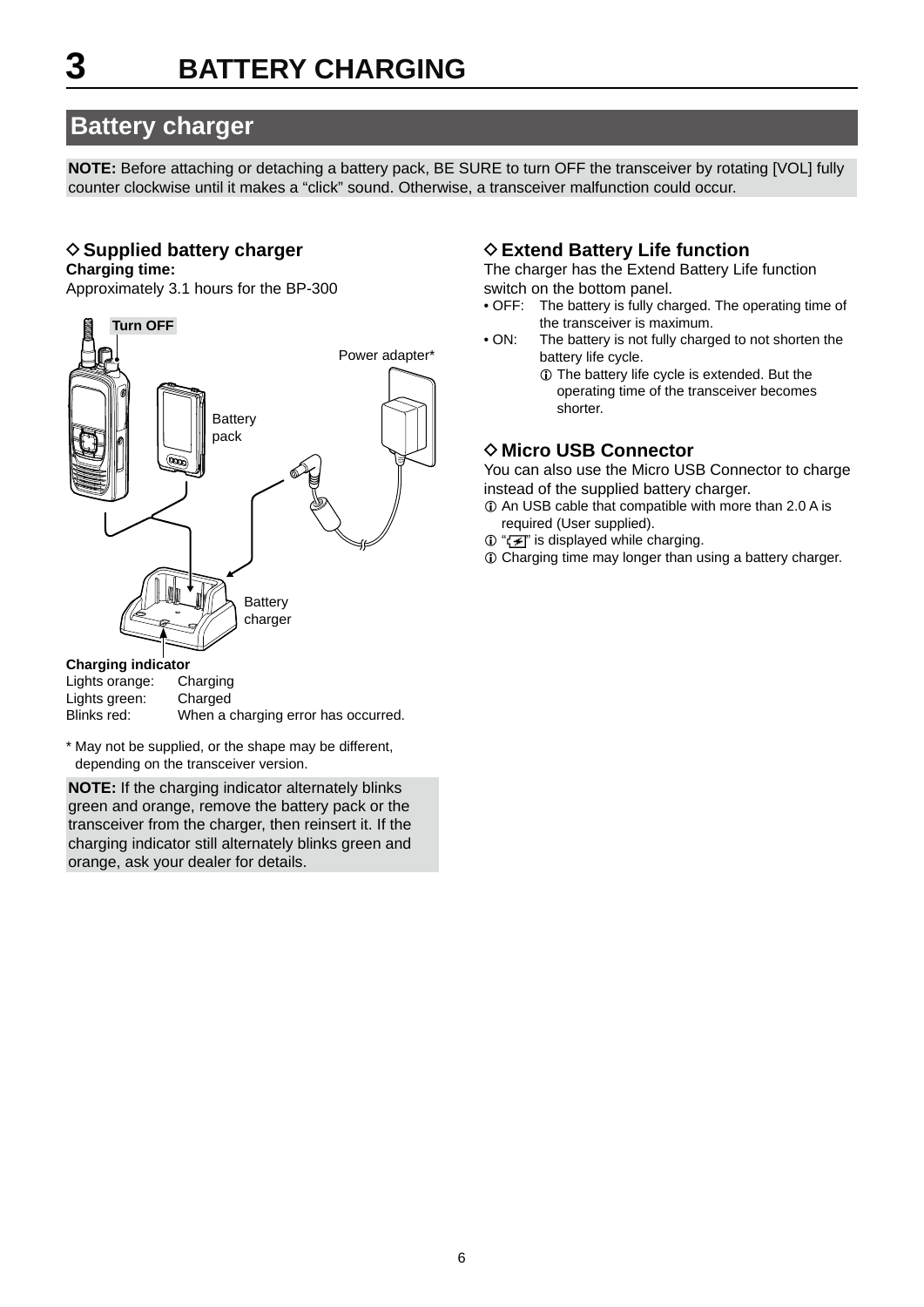### <span id="page-8-0"></span> **Receiving and transmitting**

### **♦ Turning ON the transceiver**

- Rotate [VOL] to turn ON the transceiver.
	- The transceiver searches for a satellite.
	- When the transceiver is connected and registered to a satellite, the status "IDLE," transceiver name, and Talkgroup name are displayed.
	- $\circledR$  Rotate Talkgroup selector to select a Talkgroup.
	- L Push [Last Call] to playback the received call. (p. 9)
	- $\circledR$  Push [UP] or [DOWN] to display the Talkgroup List.

### **♦ Receiving**

When receiving, "LISTENING," and the source transceiver's name is displayed, and audio should be heard.

 $\circledR$  Rotate [VOL] to adjust the audio output level.



### **♦ Transmitting**

### **CAUTION: DO NOT** transmit without an antenna.

- 1. Hold down [PTT].
	- $\odot$  "REQUESTING" is displayed while the transceiver requests a transmission.
- 2. When "TALKING" is displayed, speak at your normal voice level.

L You can continuously transmit up to the period of time allowed by the system.

| T.ul               | $00:00$ $\sqrt{111}$  |  |  |
|--------------------|-----------------------|--|--|
|                    | TALKING               |  |  |
|                    | <b>TRANSCEIVER 01</b> |  |  |
| <b>TALKGROUP01</b> |                       |  |  |
| <b>Last Call</b>   | lgnore                |  |  |

### **◇ Scan and Ignore**

#### **[Scan]** Push to scan a call. **[Ignore]** Push to ignore a received call. L The Ignore function will be canceled if there are no more

calls for 90 seconds or longer.

### **NOTE:**

- The transceiver receives and transmits using several satellites in the same orbit. Receiving and transmitting may fail, depending on the satellite position or any obstacles between the transceiver and the satellites.
- Your body can also be an obstacle. Do not hook the transceiver on your waist.

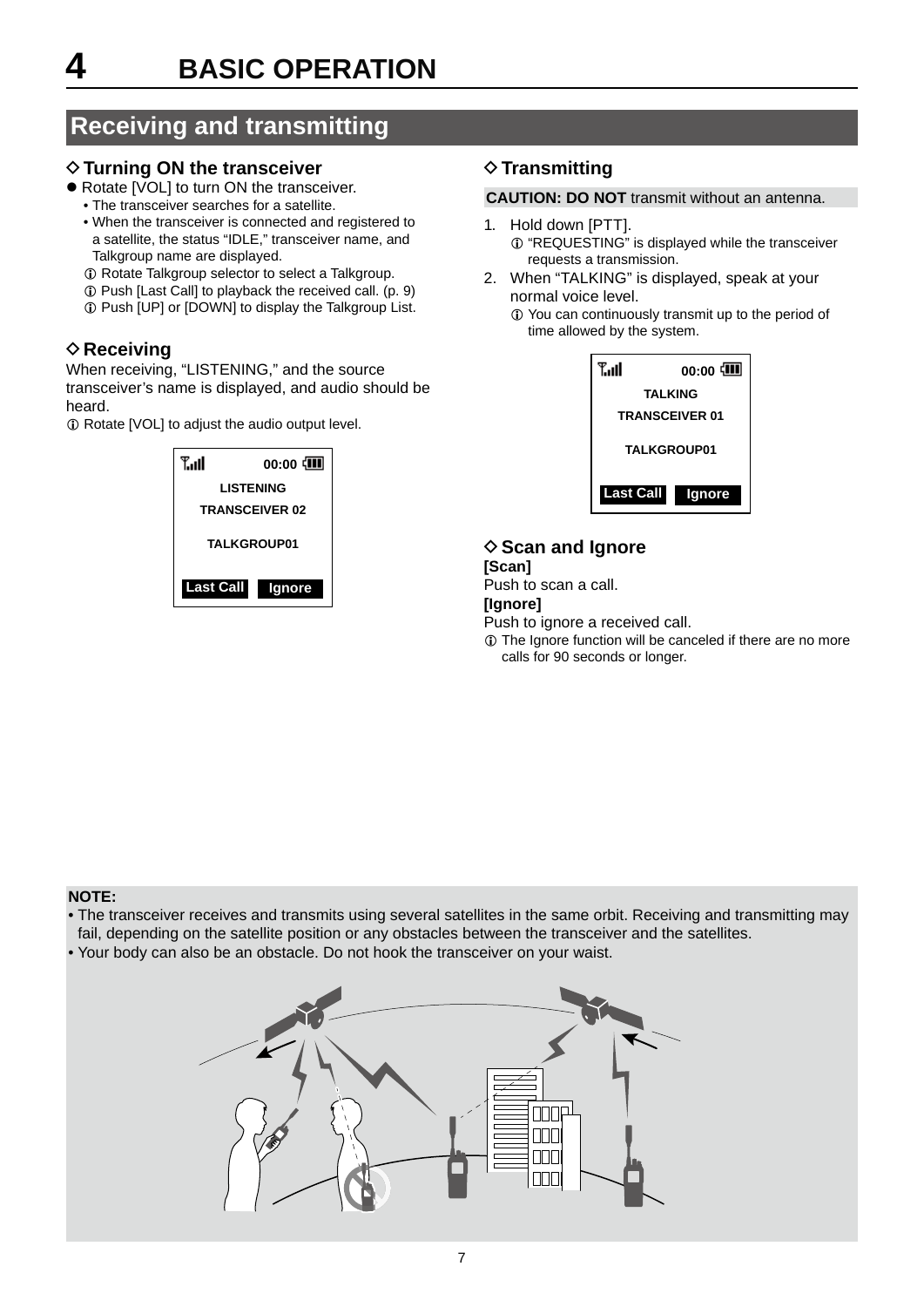# <span id="page-9-0"></span>**5 OTHER FUNCTIONS**

### **Using the Message function**

The transceiver can receive and send short messages.

### **♦ Receiving**

When receiving, a received message's header and the Talkgroup name are displayed.

 $Q$  Push [RX MSG] to display a received message.



### **♦ Transmitting**

**CAUTION: DO NOT** transmit without an antenna.

1. Open the "Message List" in the Menu screen.

[OK] > PTT Options > **Message List**

- $Q$  You can also assign [P1] key as a shortcut to the "Message List" (p. 13).
- 2. Select a message to send.
	- **TIP:** Writing a new message
	- 1. Select a blank on the "Message List" screen, and then push [OK].
	- The "Message Display" screen is displayed.
	- 2. Push [OK] again to display the cursor.
	- 3. Enter a message of up to 100 characters.



3. Push [PTT] to send the message.

### **♦ Received message list**

You can read received messages on the "Received Message" screen.

[OK] > PTT Options > **Received Message**

### **Using the Emergency mode**

In the Emergency mode, the transceiver can transmit an Emergency call, as shown below.

- L Confirm the transceiver is connected and registered to a satellite.
- 1. Hold down [EMER] for 2 seconds.
	- Beep sounds, and the transceiver enters the Emergency mode.
	- $Q$  "REQUESTING" is displayed while the transceiver requests the transmission.
- 2. When "TALKING" is displayed, the transceiver transmits the audio for 5 seconds.

### **Using the Key Lock function**

You can use the Key Lock function to prevent accidental or unnecessary function access.

1. Assign the function to the [P2] key in the Menu screen.

[OK] > Functions > Key Setup > **P2 Key**

2. Push [P2] until "Lock ON" or "Lock OFF" is displayed to turn the function ON or OFF. • " $\overline{PQ}$ " is displayed while the function is ON.

### **♦ Auto Key Lock function**

The transceiver locks the keypad\* when no key is pushed for 30 seconds.

- \* Except for [EMER], [PTT], [VOL], and Talkgroup selector.
- Turn the function ON or OFF in the Menu screen.

[OK] > Functions > **Auto Key Lock**

- " $\overline{PQ}$ " is displayed while the function is ON.
- L Push [P2] until "Lock OFF" is displayed to turn OFF the function.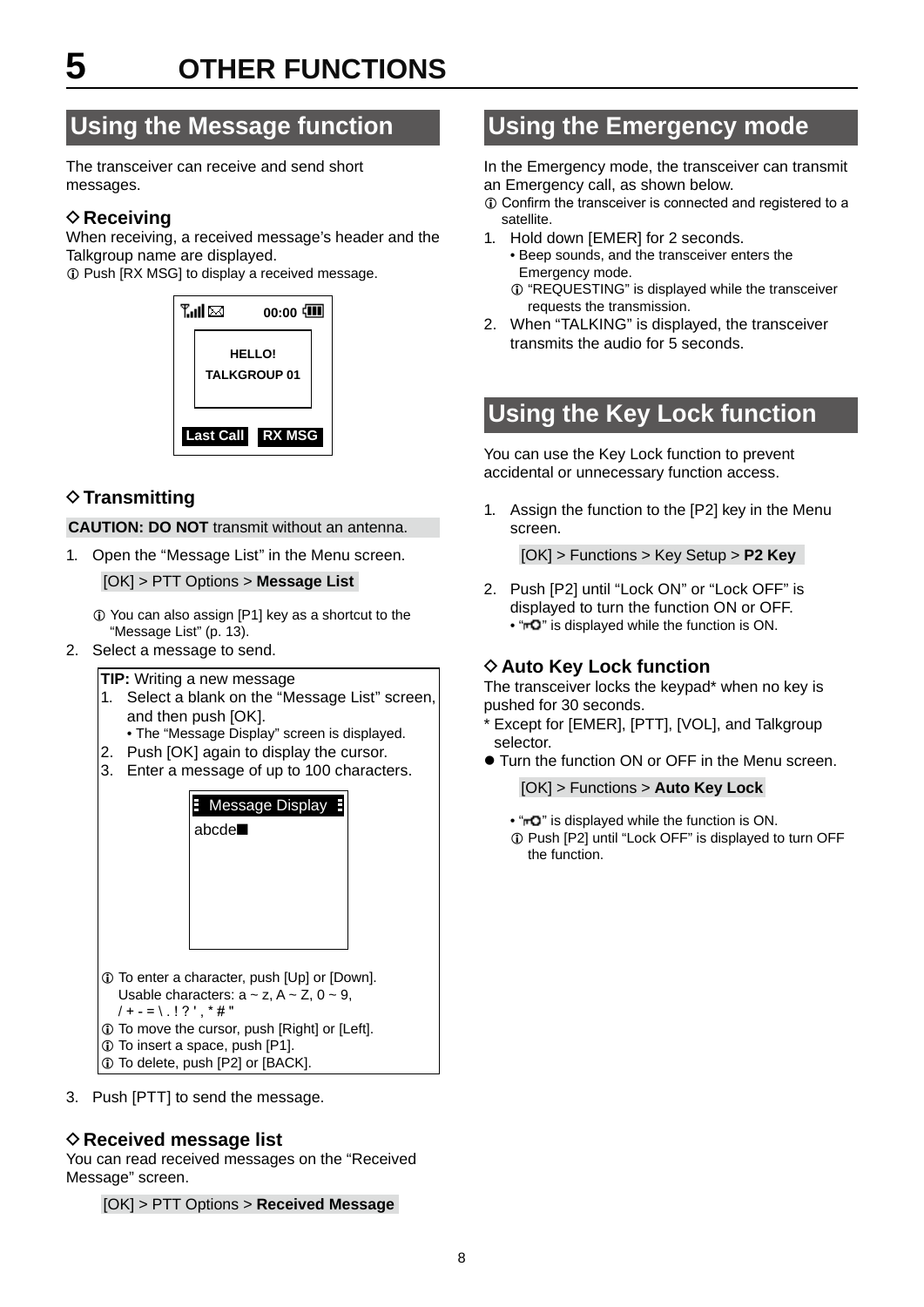### <span id="page-10-0"></span>**Using the Surveillance function**

When this function is turned ON, the beep is not heard and the backlight and the Status indicator do not light, even when a signal is received, or a key is pushed.

1. Assign the function to the [P1] key in the Menu screen.

[OK] > Functions > Key Setup > **P1 Key**

- 2. Hold down [BACK] for 1 second to exit the Menu screen.
- 3. Push [Surveillan] to turn the function ON or OFF.  $\Phi$  " $\mathcal{D}$ " is displayed while the function is ON.

### **Using the AquaQuake function**

The AquaQuake water draining function removes water from the speaker grill by vibrating the internal speaker.

1. Assign the function to the [P1] key in the Menu screen.

[OK] > Functions > Key Setup > **P1 Key**

- 2. Hold down [BACK] for 1 second to exit the Menu screen.
- 3. Hold down [AquaQu...] to use the function.
	- L Water in the speaker grill may muffle the sound coming from the speaker.
	- $\odot$  After the specified period of time, the function automatically stops, even if you continue holding down the key.
	- $\odot$  The function works with only the internal speaker.

### **Using the Last Call Play function**

The transceiver can playback the previously received call.

- L You can playback up to 6 latest calls.
- $\Omega$  Confirm the Call Recorder function is turned ON. ([OK] > PTT Options > **Call Recorder**)
- 1. Assign the function to the [P1] key in the Menu screen.

[OK] > Functions > Key Setup > **P1 Key**

- 2. Hold down [BACK] for 1 second to exit the Menu screen.
- 3. Push [Last Call] to playback the received call.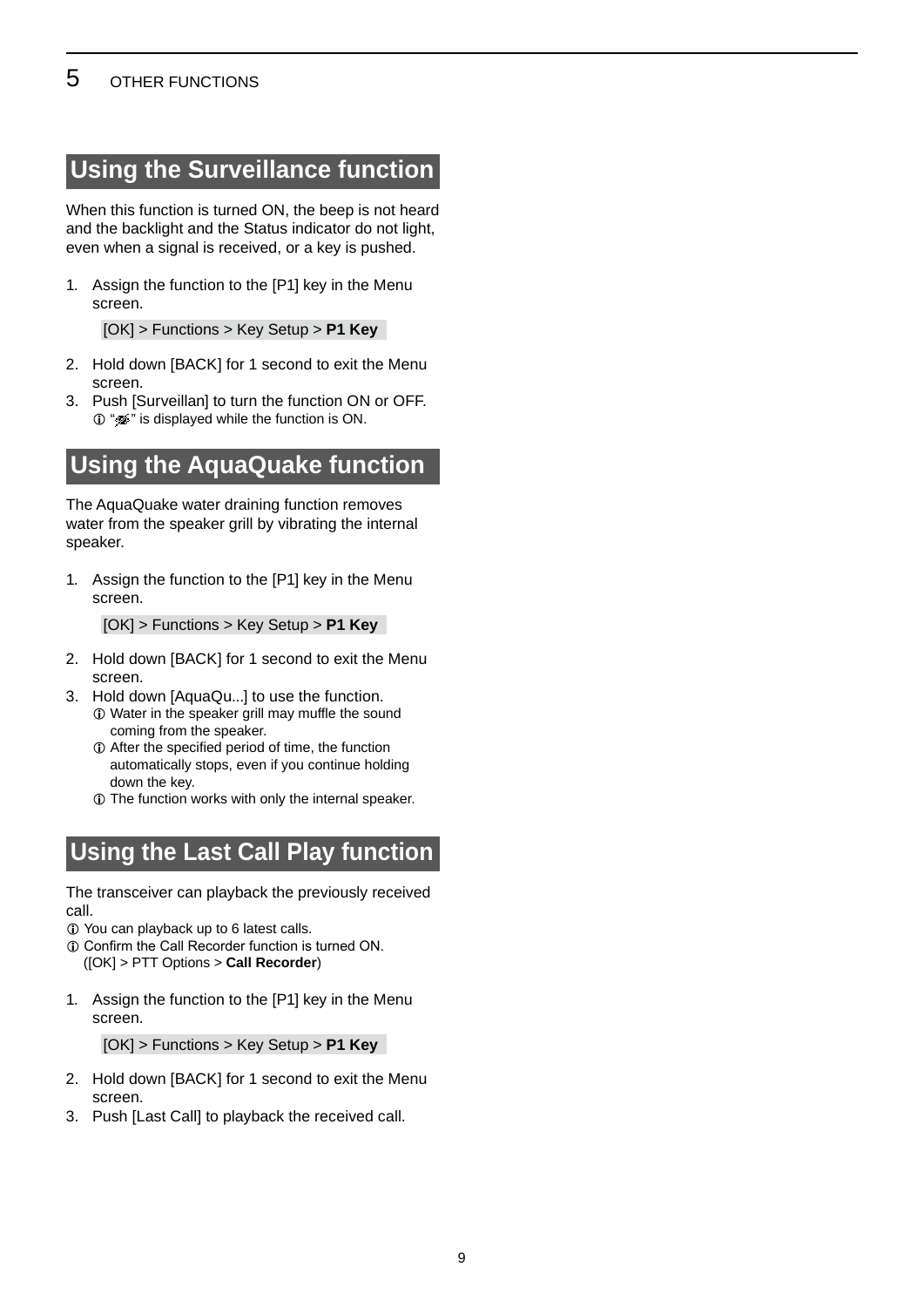### <span id="page-11-0"></span>**Using a Bluetooth® headset**

The transceiver can operate with Bluetooth headsets. The communication range of Bluetooth is approximately 10 meters (33 ft).



**NOTE:** The Bluetooth communication range may vary, depending on the environment where you operate the device.

### **◇ Electromagnetic Interference**

When you use a Bluetooth device, pay attention to the following:

Bluetooth devices operate in the 2.4 GHz band. The 2.4 GHz band is also used by other devices, such as Wireless LAN products, microwave ovens, RFID systems, amateur radio stations, and so on. When using this device near such devices, interference may occur, causing a decrease in communication speed, and an unstable connection. In such cases, use this device away from the other devices, or stop using those devices.

### **♦ Pairing with a headset**

You can pair a maximum of 4 Bluetooth headsets to the transceiver.

L These instructions describe pairing with the VS-3 Bluetooth® headset, as an example.

### **1. Turning ON the transceiver's Bluetooth function**

1. Select "Bluetooth ON/OFF," in the Menu screen, and then push [OK].

#### [OK] > Bluetooth > **Bluetooth ON/OFF**

- 2. Select "ON," and then push [OK] to turn ON the Bluetooth function.
- 3. Hold down [BACK] for 1 second to exit the Menu screen.
	- " $*$ " is displayed.

### **2. Entering the VS-3 Pairing mode**

- 1. Confirm the VS-3 is turned OFF.
- 2. Hold down  $[**①**]$  for 6 seconds.
- The LED alternatively blinks red and blue, and then the headset enters the Pairing mode.

#### **3. Pairing and connecting the Bluetooth headset**

- 1. Select "Find Device," and then push [OK]. [OK] > Bluetooth > BT Device List > **Find Device**
- 2. Select "Headset," and then push [OK]. • The transceiver searches for a headset. L Push [BACK] to cancel searching.
- 3. Select the headset to pair and connect, and then push [OK].
	- $Q$  A passkey or PIN code may be required to pair, depending on the headset. Refer to your headset or device's instructions for details.
- 4. Hold down [BACK] for 1 second to exit the Menu screen.
	- " $\blacksquare$ " is displayed if the headset or device is correctly connected.

### **◇ Disconnecting a paired device**

You can disconnect a paired Bluetooth device if it is not being used.

1. Select "BT Device List," and then push [OK].

[OK] > Bluetooth > **BT Device List**

- 2. Select the device to disconnect, and then push [OK].
- 3. Select "Disconnect," and then push [OK].
- 4. Hold down [BACK] for 1 second to exit the Menu screen.
	- " $*$ " is displayed if the headset or device is correctly disconnected.

### **◇ Deleting a headset**

Disconnect a connected headset before deleting it.

1. Select "BT Device List," and then push [OK].

[OK] > Bluetooth > **BT Device List**

- 2. Select the headset to delete, and then push [OK].
- 3. Select "Delete," and then push [OK] to delete the headset.
- 4. Hold down [BACK] for 1 second to exit the Menu screen.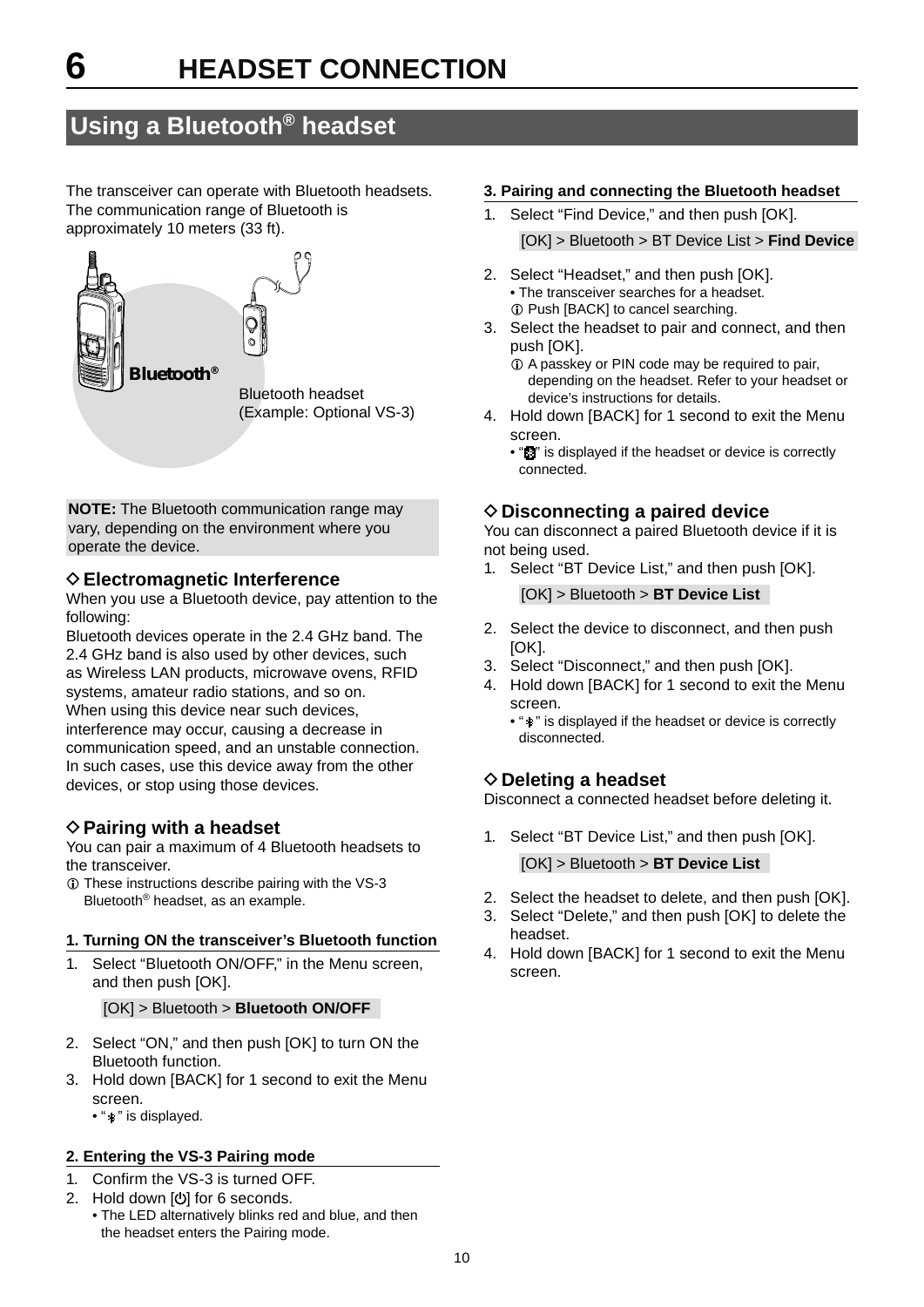### <span id="page-12-0"></span>**Using the Menu screen**

You can use the Menu screen to set infrequently changed values or function settings.

The Menu screen is constructed in a tree structure. You can go to the next tree level by pushing [RIGHT] or [OK], go back a level pushing [LEFT] or [BACK]. To select an item, push [UP] or [DOWN].

**NOTE:** The menu items contained in the transceiver may differ, depending on the its version or presettings.

### **Menu items**

### **◇ Talkgroup**

### **Refresh Talkgroup**

Select the item, and then push [OK] to refresh the Talkgroup list.

### **Talkgroup List**

Displays the Talkgroup list. L "P" is displayed for the Priority Talkgroup.

### **◇ PTT Option**

### **Talk Timer**

The Talk Timer displays the time remaining for the current talk period.

• OFF: Turns OFF the function.

• ON: Displays the remaining time while transmitting.

### **Mic gain**

Sets the microphone sensitivity to between -5 and 5. L Higher values make the microphone more sensitive to the user's voice.

### **Call Recorder**

- Turn ON or OFF the Call Recorder function.<br>• OFF: Turns OFF the function
- OFF: Turns OFF the function.<br>• ON: Records the received ca
- ON: Records the received call audio.

### **Received Message**

Displays the Received message list.

### **Message List**

Displays the Created message list.

### **Location Sharing**

Turn ON or OFF the Location Sharing function.

- OFF: Turns OFF the function.
- ON: Share your location with other Talkgroup participants.

### **Distance Format**

**Position Format**

Select a format to display the distance.

Select a format to display your position data.

✔ ddd˚ mm'ss"

Position Format

ddd° mm.mm'



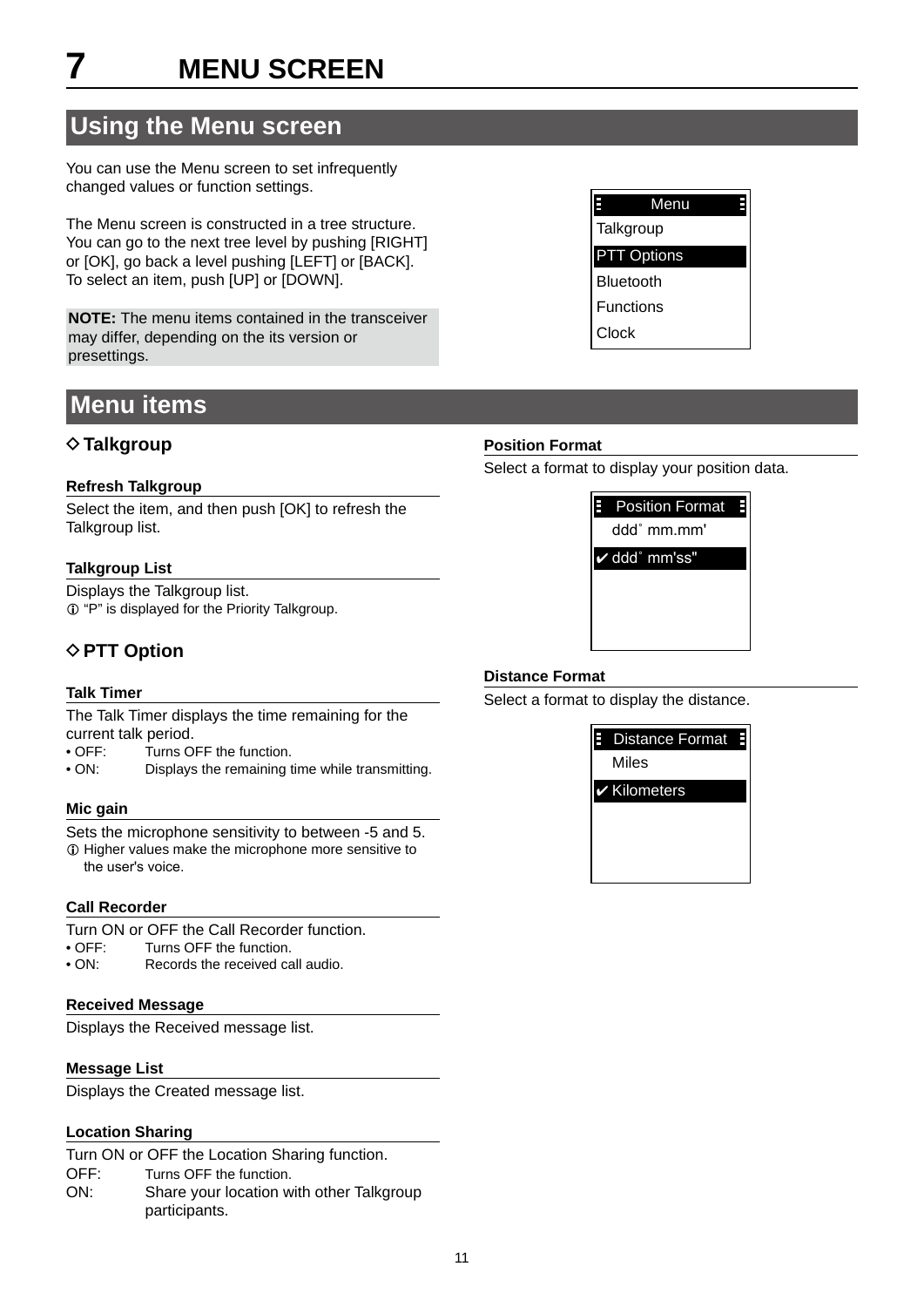### Menu items

### **♦ Bluetooth**

### **Bluetooth ON/OFF**

Turn the Bluetooth function ON or OFF.

### **BT Device List**

Displays the paired Bluetooth headsets and Bluetooth data devices.

### **Find Device**

Search for a Bluetooth headset or data device to pair and connect.

- Headset: Search for a Bluetooth headset.
- Data Device: Search for a Bluetooth data device.

### **Bluetooth Reset**

Initialize the built-in Bluetooth unit.

### **BT Auto Connect**

Select whether or not to automatically connect to the last bonded Bluetooth device.

| $\bullet$ OFF: | The user must manually connect to a       |
|----------------|-------------------------------------------|
|                | bonded device.                            |
| • ON:          | Automatically connects to the last bonded |
|                | device.                                   |

### **BT Audio Setting**

Select the audio output device for when the Bluetooth headset is connected.<br>• BT Only: Sets the

- Sets the Bluetooth headset as the Audio Output device.
- BT & SP: Sets the Bluetooth headset and the transceiver's speaker as the audio output devices.

### **BT Device Info**

Displays the Bluetooth device information such as the device name, address, support profile, version, and so on.

### **Key Beep (VS-3)**

Turn the optional VS-3 Bluetooth headset's key beep ON or OFF.

### **PWR Save (VS-3)**

Select whether or not to operate using the Bluetooth headset's battery saving mode while the optional VS-3 Bluetooth headset is connected.

- OFF: The Power Save mode is OFF.
- ON: The Power Save mode is activated when there is no communication or operation for 120 seconds.

### **PTT Beep (VS-3)**

Set the beep sound when pushing [PTT] on the optional VS-3 Bluetooth headset.

- OFF: No beep sounds when pushing PTT.
- ON: A beep sounds when pushing PTT.

### **One-touch PTT**

Set the One-Touch PTT function while the optional VS-3 Bluetooth headset is connected.

The function enables you to communicate with a single push of the VS-3's [PTT].<br>• OFF: Push [PTT] to tra

- Push [PTT] to transmit and release to receive.
- ON: Push [PTT] to transmit and push again to receive.

### **Waiting Pairing**

Waits for the pairing request from a Bluetooth headset or data device.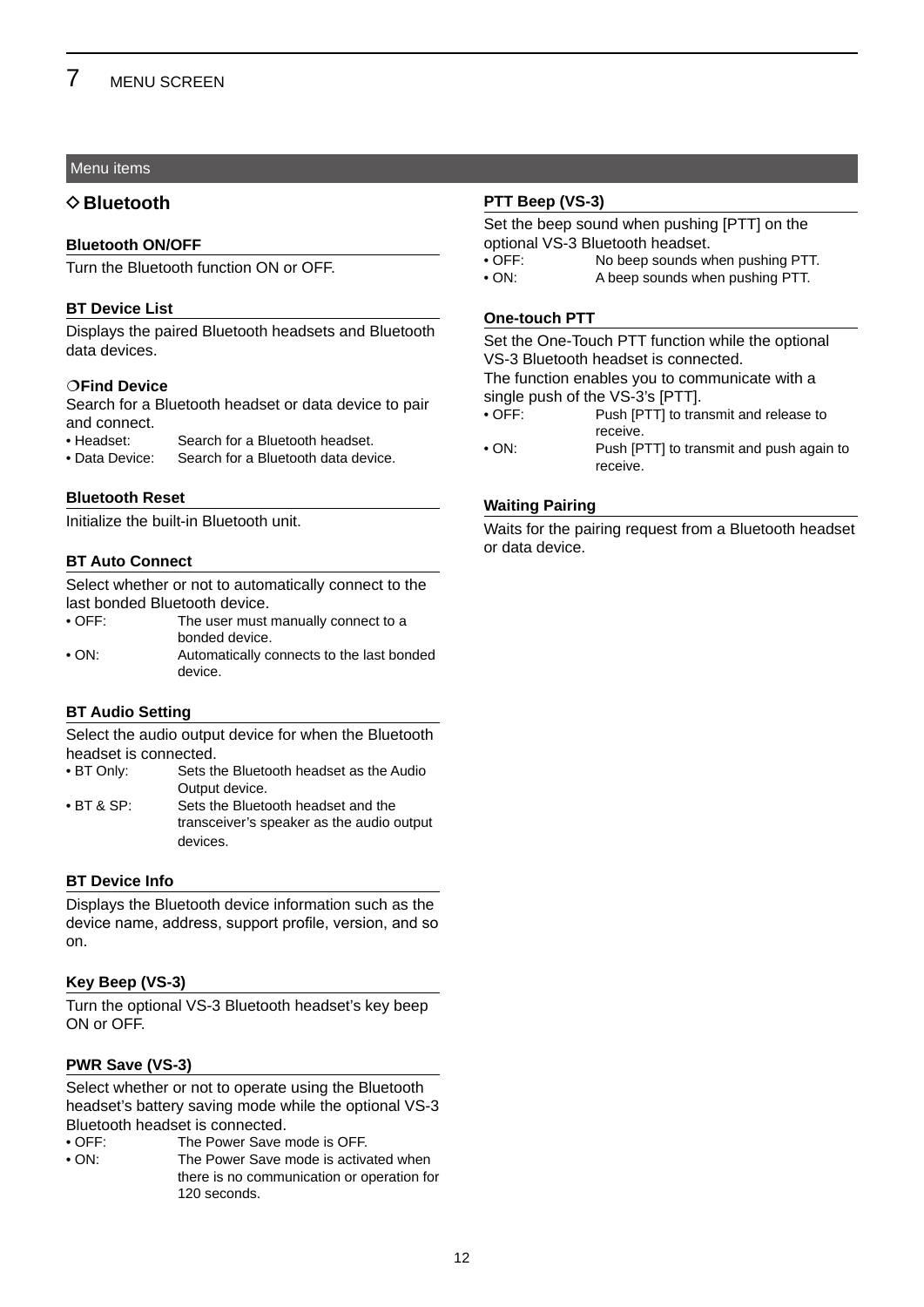### Menu items

### **♦ Functions**

#### **Auto Key Lock**

Turn the Auto Keypad Lock function ON or OFF.<br>
• OFF: Turns OFF the function.

• OFF:<br>• ON: Turns OFF the function.<br>• ON: The transceiver locks th

- 
- The transceiver locks the keypad\* when no key is pushed for 30 seconds.
	- \* Except for [EMER], [PTT], [VOL], and Talkgroup selector.

#### **Key Setup**

Assign functions to the [P1] and [P2] keys.



### **Assignable functions**

| [P1]                                                        | [P2]                   |
|-------------------------------------------------------------|------------------------|
| OFF (No function is assigned) OFF (No function is assigned) |                        |
| Talkgroup List (p. 11)                                      | Scan Start/Stop (p. 7) |
| My Position (p. 14)                                         | Lock $(p. 9)$          |
| Surveillance (p. 9)                                         |                        |
| AquaQuake (p. 9)                                            |                        |
| Last Call Play (p. 9)                                       |                        |
| Message List (p. 11)                                        |                        |

### **PC Command**

Select a connecting method to connect the transceiver to a PC.<br>• OFF:

Nothing is selected.

- Multi-Connector: Select when connect to a PC using a connection cable with Multi-Connector. • USB: Select when connect to a PC using a USB cable (User supplied).
- Bluetooth: Select when connect to a PC using a Bluetooth device.

### $♦$  **Clock**

#### **Clock Display**

Select whether or not to display the clock on the Main screen.

### **Time Format**

Select time format for the clock.

| E | <b>Time Format</b>    |  |
|---|-----------------------|--|
|   | 12 hours              |  |
|   | $\checkmark$ 24 hours |  |
|   |                       |  |
|   |                       |  |
|   |                       |  |

### **Clock Time Zone**

Select your local time zone.

| E Clock Time Zone E |  |
|---------------------|--|
| UTC-02:00           |  |
| UTC-01:30           |  |
| UTC-01:00           |  |
| UTC-00:30           |  |
| $V$ UTC+00:00       |  |

### **DST**

Selects whether or not to use Daylight Saving Time (DST) for the clock.

### **◇ Display**

#### **Backlight**

| Select a Backlight setting. |                                                                                |  |  |  |
|-----------------------------|--------------------------------------------------------------------------------|--|--|--|
| $\bullet$ OFF:              | The backlight is always OFF.                                                   |  |  |  |
| $\bullet$ ON:               | The backlight is always ON.                                                    |  |  |  |
| $\bullet$ Auto:             | When any switch except [PTT] is pushed,<br>the backlight lights for 5 seconds. |  |  |  |

#### **Contrast**

Adjust the contrast level.

### **Language**

Select a Language for the user interface.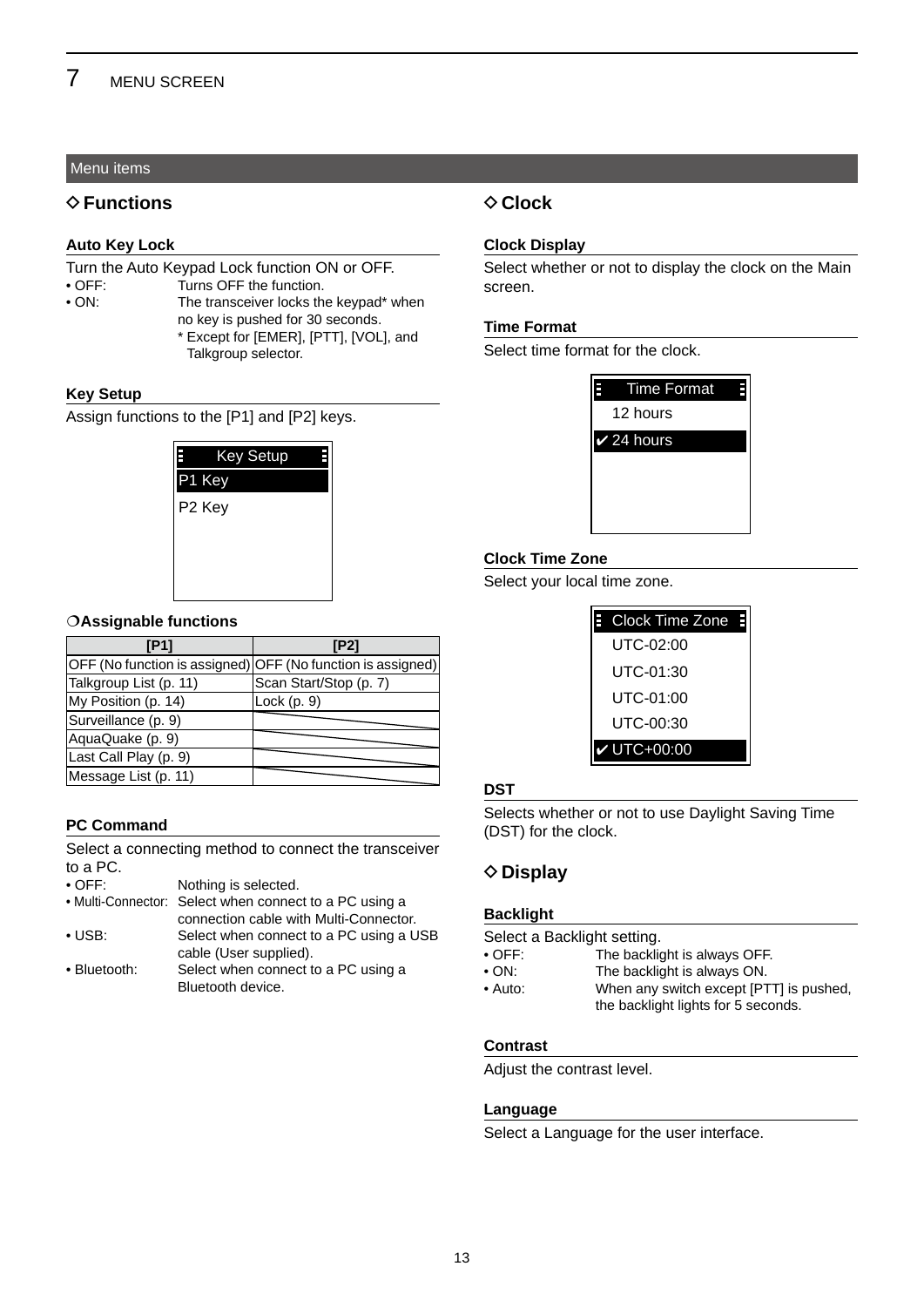### Menu items

### **◇ Beep/Vibration**

Sets the transceiver's beep level and select an option for vibration.

**TIP:** When you set the beep level to between "1 (Linked)" and "5 (Linked)," you can adjust the beep level within the range of 0 and selected level by rotating [VOL].

### **System Beep Lv**

Sets the system beep output level. The beep sounds when connecting to or blocked from the system.

### **Emer Beep Lv**

Sets the beep output level when in the Emergency mode.

### **Key Beep Lv**

Sets the key beep output level.

### **Ringer Lv**

Sets the ringer output level.

### **Opening Beep Lv**

Sets the opening beep output level. The transceiver beeps when it is turned ON.

### **System Vibration**

Turn the system vibration ON or OFF. The transceiver vibrates when connecting to or blocked from the system.

### **Emer Vibration**

Turn the Emergency vibration ON or OFF. The transceiver vibrates when received an Emergency call.

### **Key Vibration**

Turn the key vibration ON or OFF. The transceiver vibrates when you pushed any key except [PTT].

### **Receive Vibration**

Turn the receive vibration ON or OFF. The transceiver vibrates when received any call or message.

### **Opening Vibration**

Turn the opening vibration ON or OFF. The transceiver vibrates when it is turned ON.

### **♦ Information**

### **Battery Info**

Displays the battery information such as voltage, battery percentage, cycle count, and so on.

### **RSSI**

Displays the Received Signal Strength Indication (RSSI).

### **My Position**

Displays your current position.

### **Firmware Info**

Displays the transceiver's firmware information.

### **Satellite Info**

Displays satellite information.

### **Certification**

Displays the certifications acquired with the transceiver.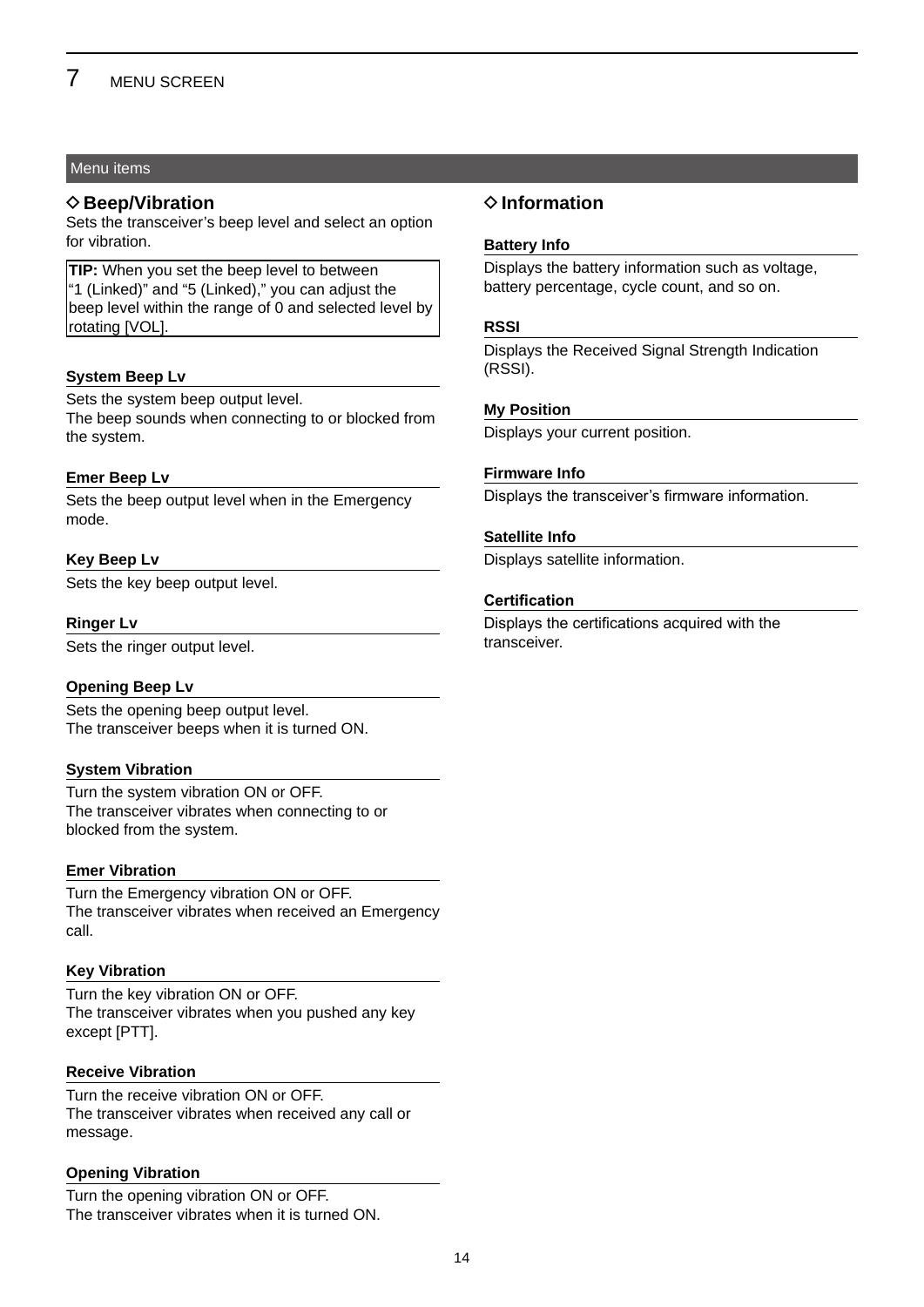### <span id="page-16-0"></span>**Specifications (Measurements made without an antenna.)**

 $\odot$  All stated specifications are subject to change without notice or obligation.

### **♦ General**

- Frequency range: 1616 ~ 1626.5 MHz
- Number of channels: 240 Channels
- Type of emission: 41K7Q7W
- Duplexing method: TDD (Time Domain Duplex)
- Multiplexing method: TDMA/FDMA
- Antenna impedance: 50 Ω nominal
- Input impedance (MIC): 2.2 kΩ
- Output impedance (audio): 8 Ω
- Operating temperature range: –30˚C ~ +60˚C, –22˚F ~ +140˚F
- Power supply voltage: 7.5 V DC nominal
- Current drain: Less than 2.5 A
- Dimensions\*: 57.8 (W) × 135 (H) × 32.8 (D) mm,
- Weight (approximate): 360 g, 12.7 oz with BP-300 and FA-S102U

### $\diamond$ **Transmitter**

- Output power: 7.0 W maximum
- Modulation: DE-QPSK/DE-BPSK
- Channel spacing: 41.667 kHz
- Frequency stability:  $\pm 1.5$  ppm
- Spurious emissions: 0.25 μW (Less than 1 GHz)
- Audio harmonic distortion: 0.8% typical (at AF 1 kHz)

### **◇ Receiver**

- 
- 

• Sensitivity:  $-116$  dBm typical • Audio output power (At 5% distortion):  $1.5 \text{ W}$  (Typical) into an 8  $\Omega$  load (Internal speaker) 1.0 W (Typical) into an 8  $\Omega$  load (External speaker)

2.3 (W) × 5.3 (H) × 1.3 (D) inches

1.0 μW (More than 1 GHz)

\* Projections not included.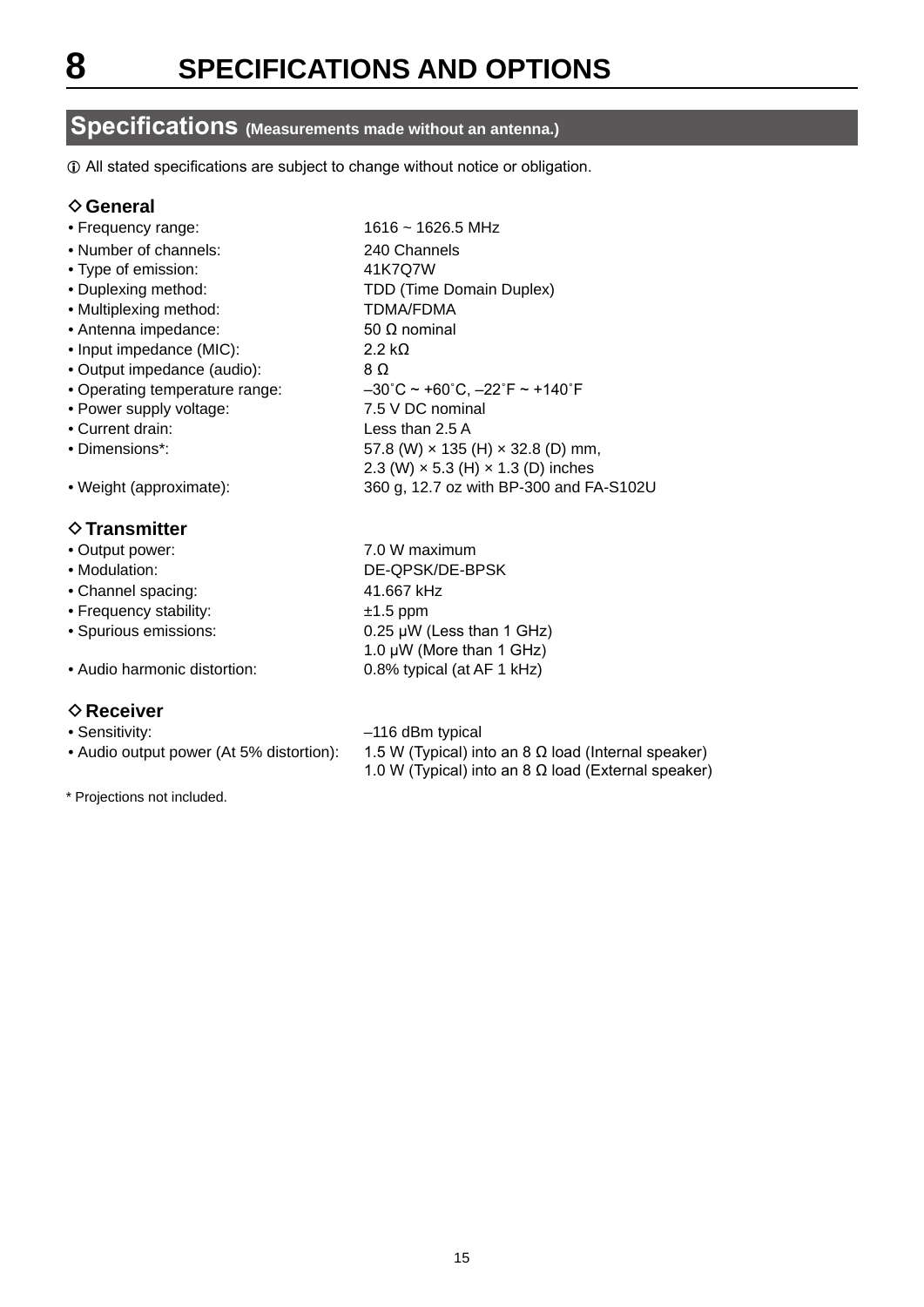### <span id="page-17-0"></span>**Options**

### $\diamond$  **BATTERY PACK**

• **BP-300** BATTERY PACK Voltage: 7.2 V

Capacity: 2200 mAh (minimum), 2350 mAh (typical)

- Approximate battery life\*: 14.5 hours
- \* Operating periods are calculated under the following conditions.
- $TX: RX: standardby = 5:5:90$

### **◇ CHARGERS**

- **BC-241** DESKTOP CHARGER + **BC-242** AC ADAPTER To rapidly charge a single battery pack.
- **BC-214N** MULTI CHARGER + **AD-140** CHARGER ADAPTER + **BC-157S** AC ADAPTER To rapidly charge up to 6 battery packs.

### **◇ OTHERS**

- **OPC-656** DC POWER CABLE Use with a 13.8 V power source instead of the power adapter. (Use with the BC-214N)
- **FA-S102U** ANTENNA
- **MBB-5** BELT CLIP
- **HM-222** SPEAKER MICROPHONE With an Emergency key.

The HM-222 meets IP68 requirements for waterproof protection.

• **VS-3** Bluetooth® HEADSET The Bluetooth® headset with a [PTT] switch.

**About the third party Bluetooth® headsets:** Icom has checked the PTT operation with some 3M Peltor headsets such as the WS Headset XP, WS ProTac XP and WS Alert XP. (Compatibility not guaranteed.)

- **VS-5MC** PTT SWITCH CABLE + **HS-94, HS-95, HS-97** HEADSET VS-5MC: Used to connect a headset to a transceiver. HS-94: Ear-hook type HS-95: Neck-arm type HS-97: Throat microphone • **HM-163MC** TIEPIN TYPE MICROPHONE
- + **EH-15B** EARPHONE, **SP-28** EAR HOOK TYPE EARPHONE, **SP-26** TUBE EARPHONE • **SP-32** TUBE TYPE EARPHONE ADAPTER For use with EH-15B.
- **SP-27** TUBE EARPHONE, **SP-29** EAR HOOK TYPE EARPHONE, **SP-40** EARPHONE + **AD-135** EARPHONE ADAPTER

AD-135: Used to connect an earphone to the transceiver's multi-connector.

• **AD-118** ACC ADAPTER Used to connect a headset with a Hirose-6-pin connector to the transceiver's multi-connector.

Some options may not be available in some countries. Ask your dealer for details.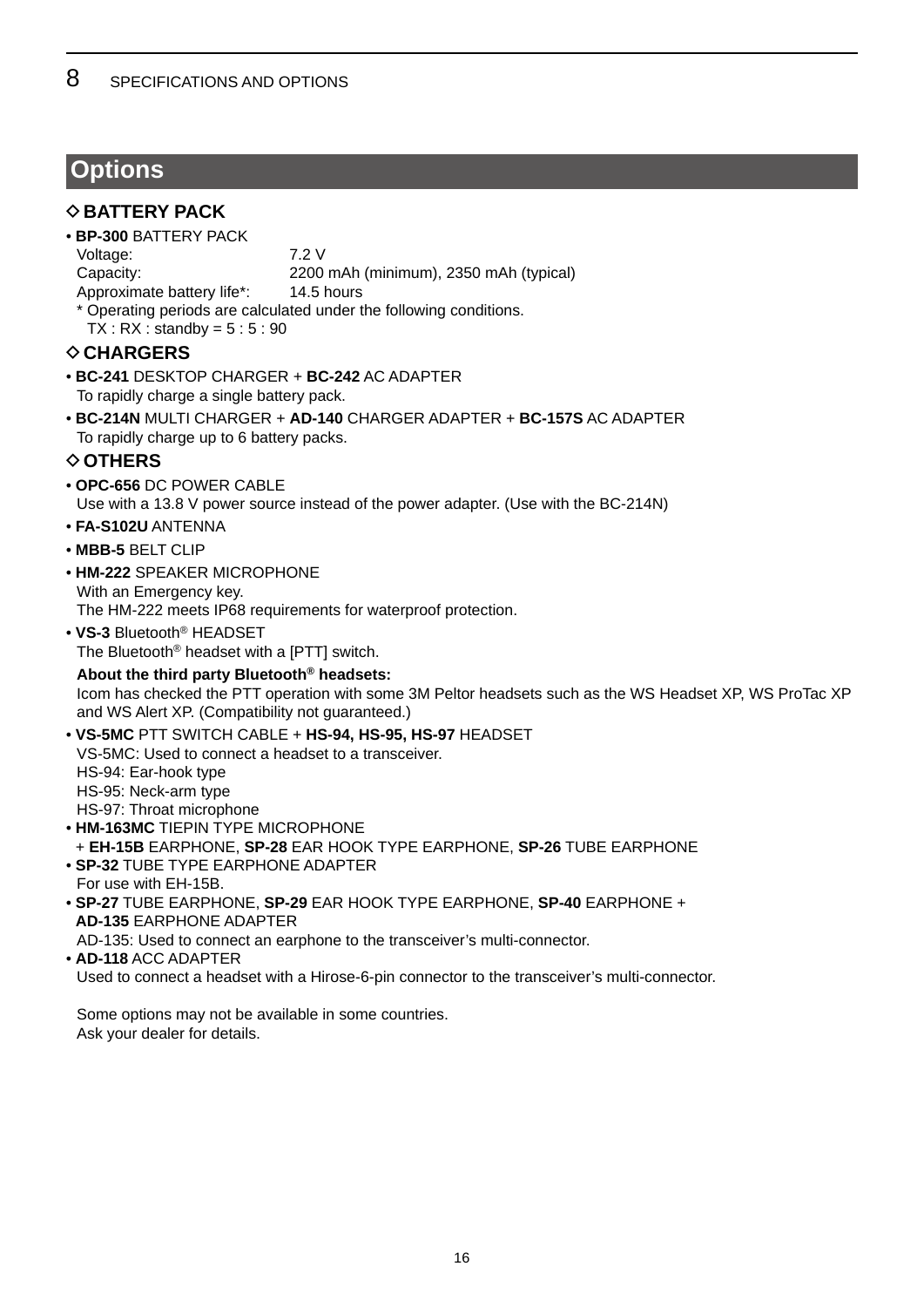# <span id="page-18-0"></span>**Troubleshooting**

| <b>PROBLEM</b>                                    | <b>POSSIBLE CAUSE</b>                                                                | <b>SOLUTION</b>                                                                               | REF.  |
|---------------------------------------------------|--------------------------------------------------------------------------------------|-----------------------------------------------------------------------------------------------|-------|
| The transceiver does                              | • The battery is exhausted.                                                          | $\cdot$ Recharge the battery pack.                                                            | p.6   |
| lnot turn ON.                                     | • The battery pack is not correctly attached. • Correctly reattach the battery pack. |                                                                                               | p. 2  |
| Little or no sound<br>lcomes from the<br>speaker. | • Volume level is set too low.                                                       | • Adjust the volume level.                                                                    | p. 4  |
| You cannot transmit.                              | • The battery is exhausted.                                                          | • Recharge the battery pack.                                                                  | p. 6  |
|                                                   | • An obstacle may exist between the<br>satellite and transceiver.                    | • Retry transmitting in a place without<br>obstacles.                                         | lp. 7 |
| You cannot use the<br>keypad.                     | • The Key Lock function is ON.                                                       | • Push [P2] until "Lock OFF" is displayed p. 4<br>to turn OFF the function.                   |       |
| No beep sounds.                                   | • The Key beep is set to OFF.                                                        | • Adjust the key beep level in the Menu<br>screen.<br>$( OK]$ > Beep/Vibration > Key Beep Lv) | p. 4  |
|                                                   | • The audio output level is low.                                                     | • Rotate [VOL] to adjust the audio output $ p. 4 $<br>level.                                  |       |